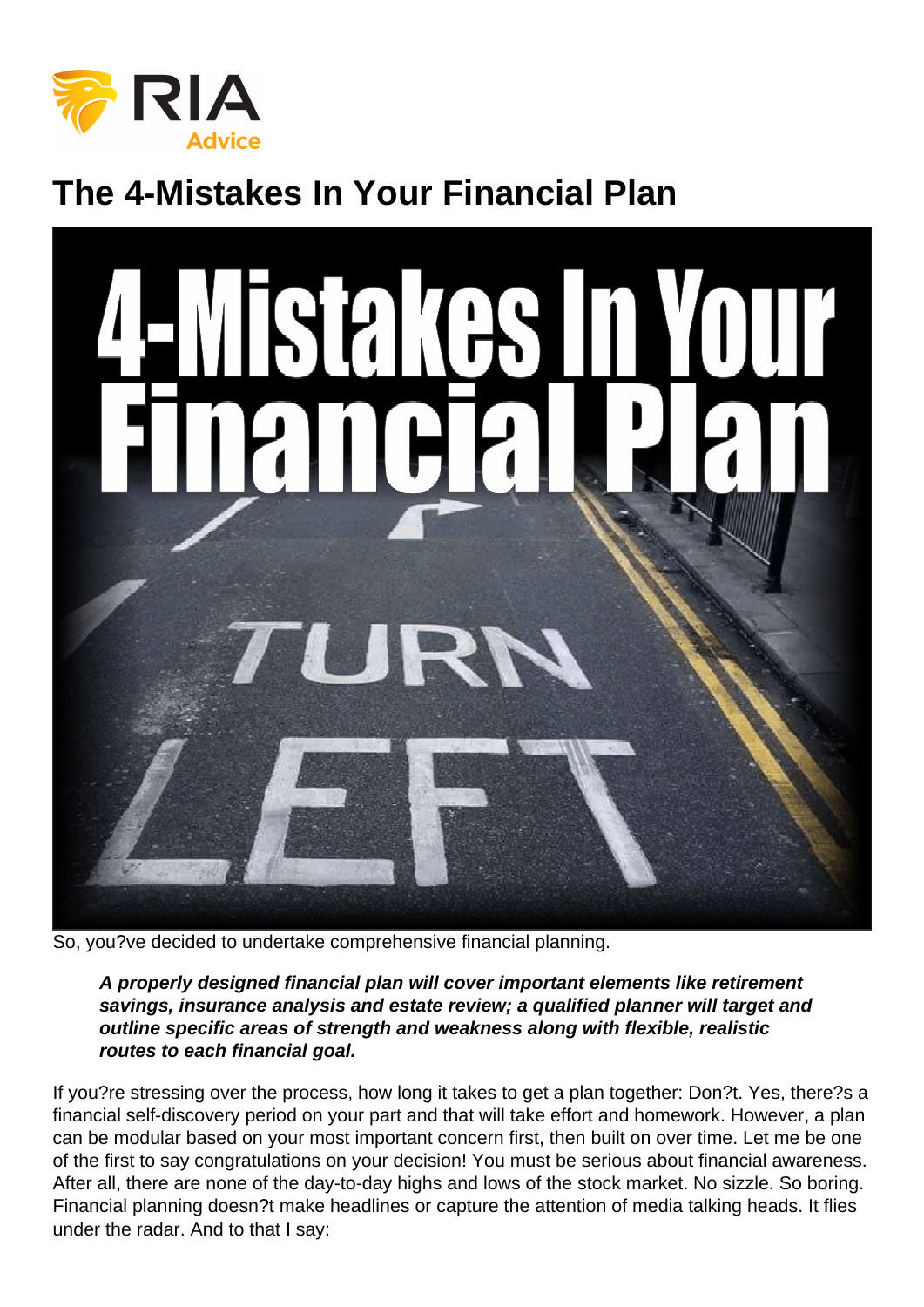Thank goodness.

Consider financial planning the mundane sentinel which forms the foundation of money awareness. When plans are attached to goals or life benchmarks as I call them, they take on a life of their own as progress markers along the path to a successful financial life. A plan is a complete diagnostic of money chemistry. And the numbers don?t lie. At times, it?s is validation, other times, an awakening. On occasion, a warning. See? Perhaps planning is exciting (we?ll keep that?between us. Our own little secret). Now that I have your attention and you?re ready to go, I?ll share 4 hidden dangers for investors to heed.

## Mistake #1: You depend on the wrong tools to get the job done .

Online publicly-available financial planning calculators are the junk food of finance posing as nutritious choices. I quess it?s better than nothing, however just because a planning calculator is available from a reputable firm like Vanguard or Charles Schwab surprisingly doesn?t make it worthy of consideration. As a matter of fact, per a? [study](https://papers.ssrn.com/sol3/papers.cfm?abstract_id=2732927), the efficacy of publicly-available retirement planning tools from 36 popular financial websites was challenged and results were extremely misleading. These quick (worthless) financial empty-calories don?t provide enough input variables to provide a level of accuracy. Most egregious is the dramatic overestimation of returns and plan success. If you trust an online calculator to adequately plan for retirement or any other long-term financial life benchmark and feel confident in the output (most likely because it provided a positive outcome,) then you?re ostensibly setting yourself for dangerous surprises. Avoid them. They?re not worth it. Best not to do any planning at all if it?s this route.

### Mistake #2 ? The plan is used to sell product.

Antoinette Koerner, a professor of entrepreneurial finance and chair of the finance department at the MIT Sloan School of Management, along with two co-authors, set out to analyze the quality of financial advice provided to clients in the greater Boston area. They employed??mystery shoppers??to impersonate customers looking for advice on how to invest their retirement savings. Unfortunately, it didn?t work out too well.

Advisors interviewed tended to sell expensive and high-fee products and favored actively-managed funds over inexpensive index fund alternatives. Less than 8% of the advisors encouraged an index fund approach.

The researchers found it disconcerting how advisor incentives were designed to motivate clients away from existing investment strategies regardless of their merit. They found that a majority of the professionals interviewed were willing to place clients in worse positions to secure personal, financial gain. So, let me ask:

"Would you rather have a comprehensive plan completed by a professional who adheres to a fiduciary standard where your financial health and plan are paramount, or a broker tied to an incentive to sell product?"

Brokerage firms are willing to offer financial plans at no cost. However, the price ultimately paid for products and lack of objectivity, is not worth a ?free? plan. It?s in a consumer?s best interest to find a financial partner who works on an hourly-fee basis or is paid to do the work, not based on investments sold. Last month, I met with a gentleman whose comprehensive financial plan inspired most of this blog post. The financial plan completed by his advisor was fraught with conflicts of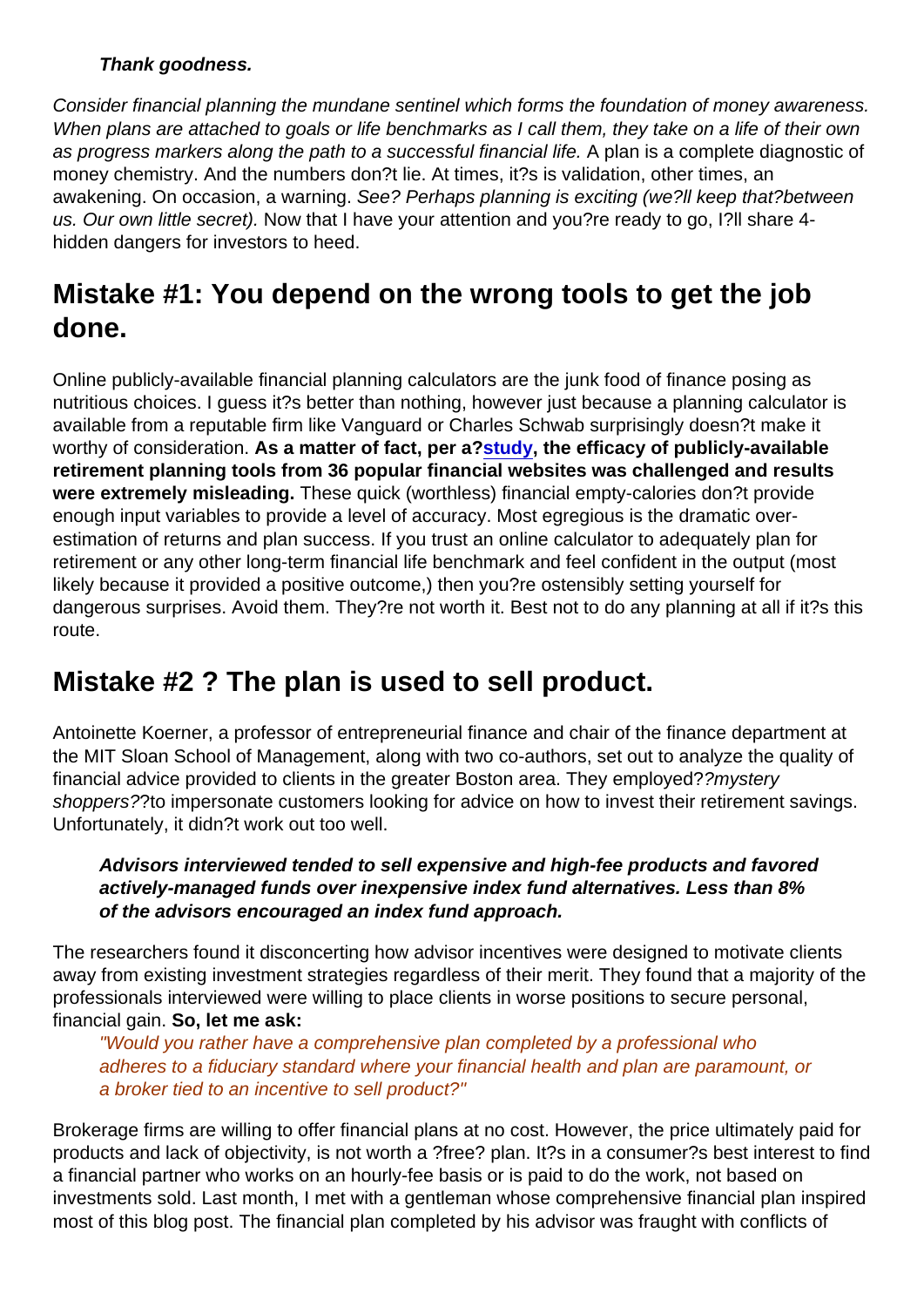interest and mistakes I?ll expand upon. The plan was not designed for an individual who was about to ?cross over,? as I define it. In other words, the plan was not designed for an individual preparing to retire within 5 years and look to begin a lifetime income distribution strategy. Nothing about longevity assessment (which we do through analysis to help people plan realistically based on health habits and family history), zero about proper Social Security strategy including spousal retirement and survivor benefits maximization, nada about how or if he should take his pension, along with erroneous inflation rates. What stood out was the recommendation of a sizable investment in a variable annuity. I couldn?t understand why an annuity was recommended, especially a variable choice with an income rider that was not required. Based on my analysis, this successful earner, saver and investor had enough to meet joint fixed expenses for life based on pension and Social Security optimization alone. Annuities are usually sold, not planned. However, in this case a plan was purposely engineered to roll a lump-sum investment into a product that wasn?t needed. No other option for the pension was provided but to roll it over into an annuity without further investigation. It felt like the plan was patchworked to conclude in a product sale. A variable annuity may have been suitable, but it certainly wasn?t in the highest and best or fiduciary interest of the prospective investor. Be careful out there. Get a second opinion from a registered investment adviser who offers a [fiduciary level of care](https://money.usnews.com/investing/investing-101/articles/what-is-a-fiduciary-financial-advisor-a-guide-to-the-fiduciary-duty).

#### Mistake #3 ? Beware of the inflation-scare method?

At Clarity we provide countless second opinions on financial plans; a trend that consistently emerges is the omnipotent annual 3% inflation rate. Regardless of the expense goal, even medical (which should be higher), the 3% blanket annual inflation rate in my opinion is left in as the default selection that never gets updated perhaps as a method to scare investors into managed product and possibly overweight stocks. Candidly, many financial professionals do not understand inflation. When having a financial plan completed, consumers must be smarter about inflation rates and make sure their planners are knowledgeable when it comes tying applicable rates of inflation to each goal. Keep in mind - inflation is personal to and differs for every household . My household?s inflation rate differs from yours. Thanks to an inflation project undertaken by the Federal Reserve Bank of Atlanta, there?s now a method to calculate a personal inflation rate. A smart idea is to compare the results of their analysis to the inflation factor your financial professional employs in retirement and financial planning. Instruct your adviser to complete an additional planning scenario which incorporates your personalized consumer price index and see how it affects your end results or outcomes. The bank has undertaken a massive project to break down and study the elements of inflation along with the creation of a[?myCPI?](https://www.frbatlanta.org/research/inflationproject/mycpi.aspx)tool which captures the uniqueness of goods that individuals purchase. Researchers estimate average expenditures using a calculation which incorporates various cross-demographic information including sex, age, income, education and housing status. The result is 144 different market baskets that may reflect a closer approximation to household?s personal cost of living vs. the average consumer. It?s easy to use and sign up for updates. Try it!

My personal CPI peaked in July 2008 at an annualized rate of 5.2%. Currently, it?s closer to 1.2%. For retirement planning income purposes, I use the average over the last decade which comes in at 2.3%.

The tool can help users become less emotional and gain rational perspective about inflation. Inflation tends to be a touchy subject as prices for?everything must always?go?higher?(which isn?t the case). I?ve witnessed how as a collective, we experience brain drain when we rationalize how inflation impacts our financial well-being. It?s a challenge to think in real (adjusted for inflation) vs. nominal terms. I hear investors lament about the ?good old days,? often where rates on certificates of deposit paid handsomely. For example, in 1989, the year I started in financial services, a oneyear CD yield averaged 7.95%. Inflation at the time was 5.39%. After taxes, investors barely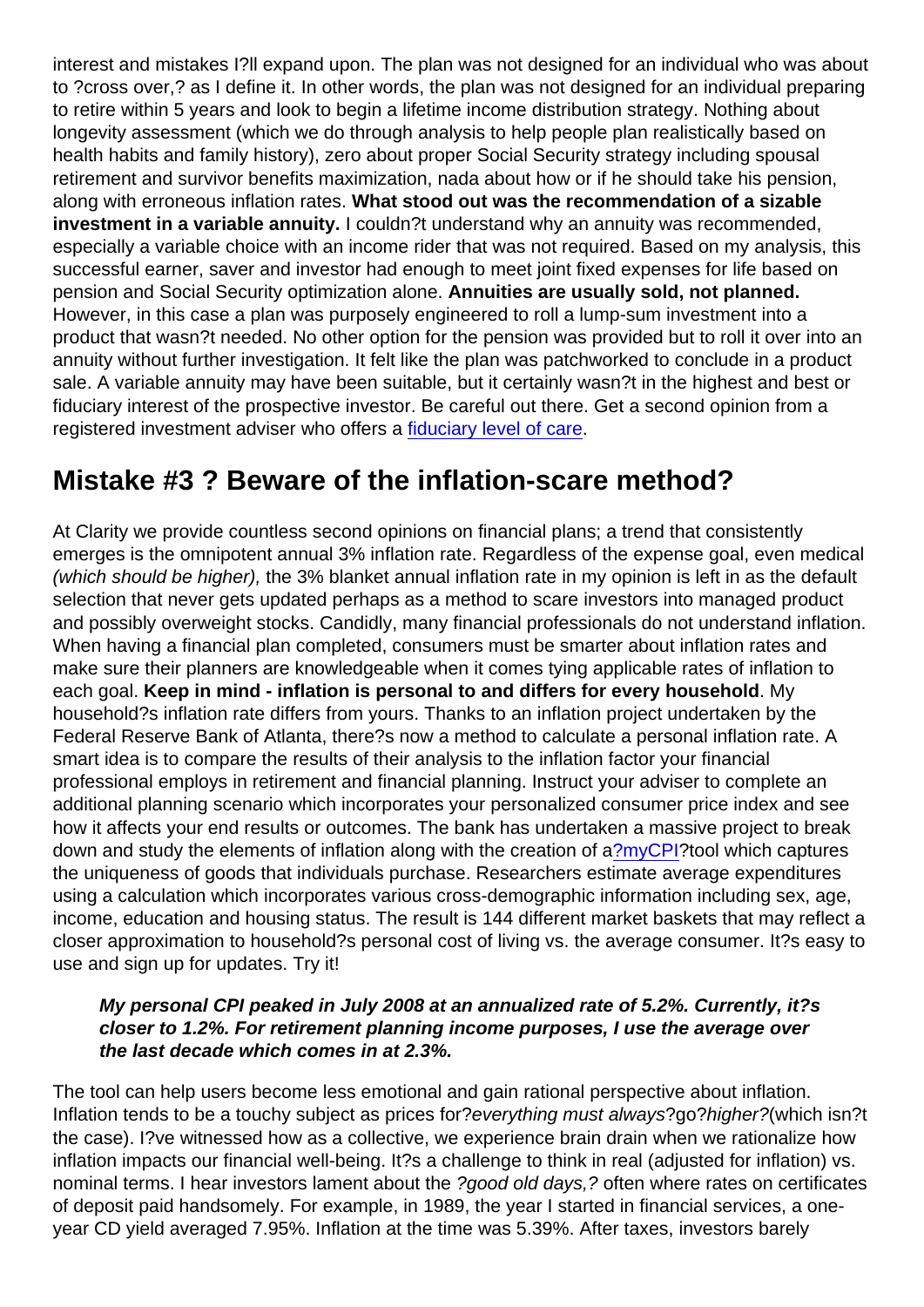earned anything, but boy, those good old days were really somethin? weren?t they? We?re so-called inflation experts because it co-exists with us. It?s an insidious financial shadow. It follows us everywhere. We just lose perspective at times as the shadow ebbs and flows, shrinks and expands depending on our spending behavior. Interestingly, as humans, we tend to anchor to times when inflation hit us the hardest.

Worried about inflation in retirement? Let?s whittle down this myth of massive inflation in retirement. Decreased spending in retirement offsets price increases based on conclusions of multiple studies. For example, according to David Blanchett, CFA, CFP? Head of Retirement Research at Morningstar in his Working Paper titled [?Estimating the True Cost of Retirement,??](https://corporate.morningstar.com/ib/documents/MethodologyDocuments/ResearchPapers/Blanchett_True-Cost-of-Retirement.pdf) the following holds true:

?While a replacement rate between 70% and 80% may be a reasonable starting place for many households, when we modeled actual spending patterns over a couple?s life expectancy, rather than a fixed 30-year period, the data shows that many retirees may need approximately 20% less in savings than the common assumptions would indicate. Real retiree expenditures don?t rise (or fall) in nominal terms simply as a function of broad-based inflation or expected health care inflation. The retirement consumption path, or ?spending curve,? will be a function of the household-specific consumption basket as well as total consumption and funding levels.When correctly modeled, the true cost of retirement is highly personalized based on each household?s unique facts and circumstances.?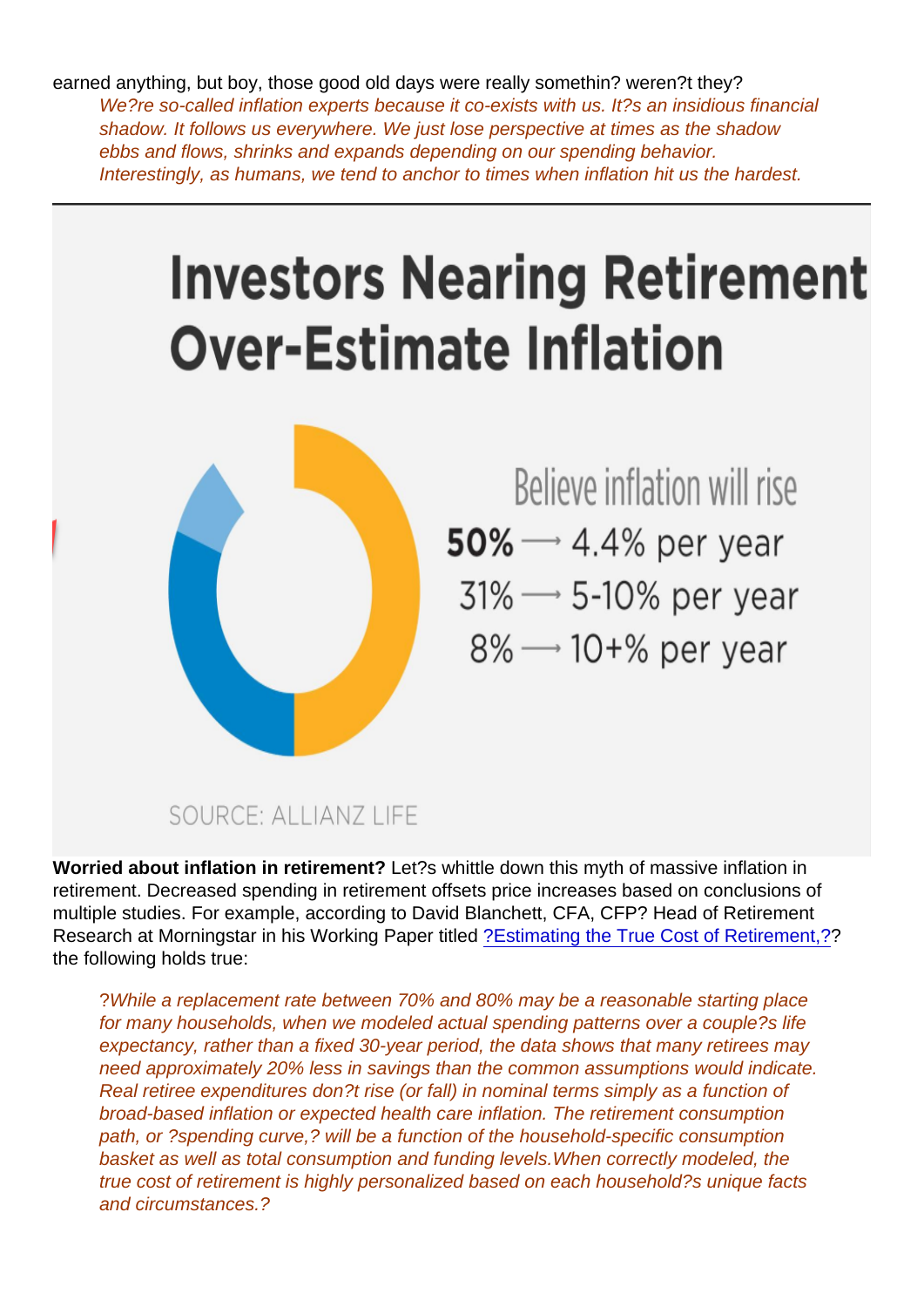A generic inflation rate used by most planners overstates the inflation risk most retirees will experience. While at Clarity we use a 1.7% inflation rate in planning for most needs (except certain categories of healthcare, higher education and long-term care costs which we increase at 4.5% annually), a personalized rate for those who go through the myCPI is highly recommended. According to an insightful myth-busting analysis by John Kador for [www.wealthmanagement.com](http://www.wealthmanagement.com), prices don?t inflate equally. Now if more financial professionals would get the picture and use the information for accurate planning purposes (let?s not hold our breaths).

### Mistake #4 ? Market return projections only for vampires

I am 100% confident that stocks always move higher in the long run. I know for certain the Dow will reach 60,000. I probably won?t be alive to witness it, but I know it?s going to happen. I do. Markets are infinite. Unfortunately, humans are finite . Unless you?re a vampire, there are going to be times when you?ll battle through return headwinds or glide easy thanks to tailwinds. There will be extended periods (hopefully not yours), when dollar-cost averaging will seem like treading wealth through thick sludge. Other times, it?ll feel like your money is lithe and positive returns occur with minimal or zero effort.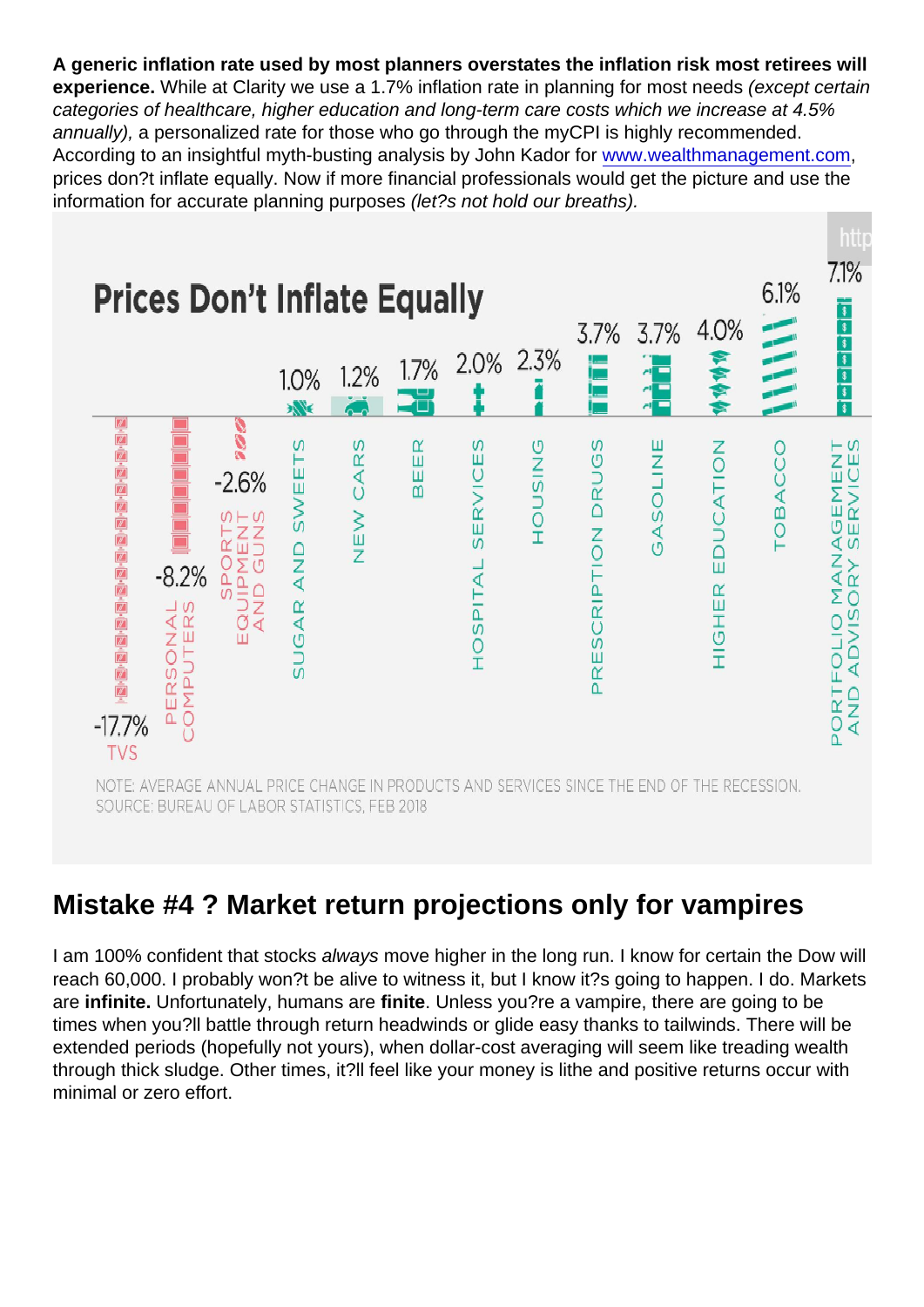Lance Roberts states:

?The most obvious is that investors do NOT have 118 years to invest . Given that most investors do not start seriously saving for retirement until the age of 35, or older, most investors have just one market cycle to reach their goals. If that cycle happens to include a 10-15 year period in which total returns are flat, the odds of achieving their savings goals are massively diminished.?If an investor?s 30-year investment cycle happens to end with a major market crash, the result was devastating.?Time, duration and ending dates are crucially important to expected investor outcomes.?

What if you?re in retirement and distribution mode? Market headwinds can be devastating. James B. Sandidge, JD in his study [?Adaptive Distribution Theory,?](https://papers.ssrn.com/sol3/papers.cfm?abstract_id=2879999) for the Investments Wealth Institute, provides several eye-opening examples of drawdown risk. As we monitor portfolio distributions over rolling three-year periods, Clarity is prepared to have retirees make changes to withdrawal rates or dollars as they cannot count on time to breakeven from combined market and portfolio distribution erosion. What does matter is the timing of returns, especially losses. Whether you retire in a market head or tailwind is good or bad luck.

If recently retired, we believe at RIA that you?re going to expect overall market headwinds over the next 10 years (sorry) and must prepare to reduce portfolio distributions.

[I?m sorry. Again, it?s just a drawing of the straws. Nothing personal. J](https://realinvestmentadvice.com/wp-content/uploads/2018/06/Rosso-3-060618.png)ames includes several effective charts and tables in his work. Table 4 hits home for me.